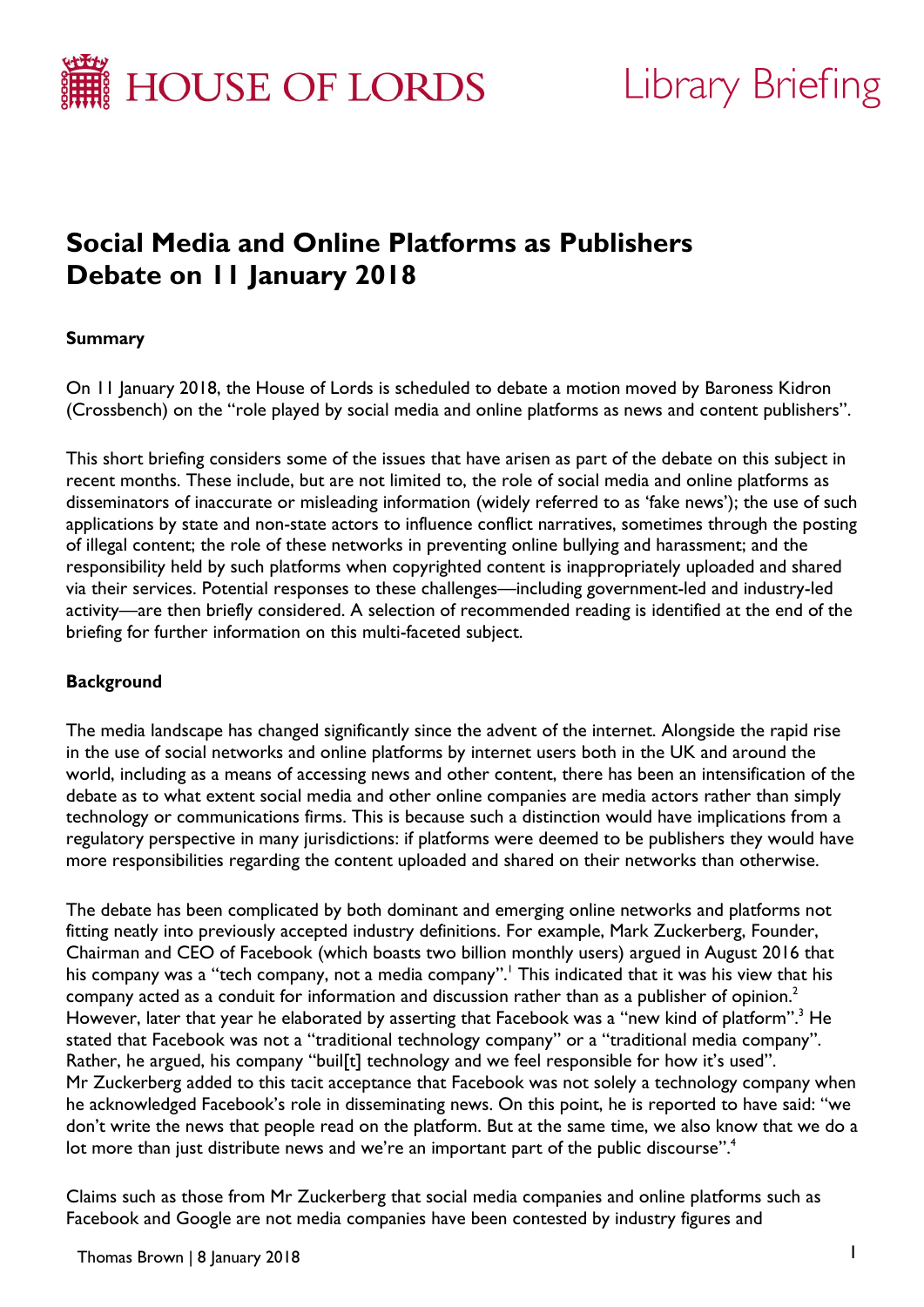commentators. For example, Lionel Barber, Editor of the *Financial Times*, and Emily Bell, Director of the Tow Center for Digital Journalism at Columbia University, have both contended that such firms should hold more responsibility, as publishers, for the content distributed and shared via their platforms.<sup>5</sup> Others, such as Scott Guthrie, writing for the Chartered Institute of Public Relations, have suggested that the definition of a publisher in UK and EU law should be updated to include social media and online platforms so that they fit within the scope of existing regulatory frameworks. $\lq$ 

However, these views are not shared by all commentators. For example, Professor William Dutton, the first Professor of Internet Studies at Oxford University, has argued that the regulatory models in place for the broadcast media, newspapers, or other "traditional media", are not well suited to the internet. Rather, he contends that educating users about the need to "critically assess information they are sent through email and by their friends and followers on social media" was "one of the only useful approaches that does not threaten the democratic value of social media and email".<sup>7</sup>

# **Statistics**

#### *Internet Penetration and Devices: UK*

The issue of the level of responsibility held by online networks has increased in prominence as more people use the internet to access news and other content online. The most recent Ofcom report on the communications market, published in August 2017, estimated that 88 percent of adults in the UK had internet access at home.<sup>8</sup> In addition, more than four in ten (42 percent) UK internet users, including nearly two-thirds of 16–34 year olds and 44 percent of 35–54 year olds, were reported to regard their smartphones as their most important device for accessing the internet. In line with this finding, smartphones were the internet-connected device UK adults were most likely to own (76 percent), higher than the percentage of adults estimated to own laptops (64 percent) and tablets (58 percent). Smartphone ownership was reported to be highest among younger adults, with more than nine in ten 16–24 year olds and 25–34 year olds (both 96 percent) owning one.<sup>9</sup>

#### *Social Media and Online Platforms: News*

Similarly, social media and online platforms have received additional scrutiny over time in line with the rise in their use by individuals to access content, especially news. The most recent report on digital news from the Reuters Institute for the Study of Journalism at the University of Oxford found that across most countries featured in its report there was a "consistent pattern, with television news and online news the most frequently accessed", while readership of printed newspapers was measured to have "declined significantly".<sup>10</sup> The report estimated that, in all markets surveyed, Facebook was used by 70 percent of individuals, with 47 percent of people accessing news via the network. In addition, YouTube was estimated to be used by 61 percent of individuals, with 22 percent accessing news through videos hosted on the site. Instagram, owned by Facebook, was estimated to be the third most widely used social network—with 24 percent of individuals in markets surveyed estimated to be users; with 6 percent accessing news through the application. This was followed by Twitter, used by an estimated 20 percent of individuals, with half of these users accessing news content via the network.<sup>11</sup>

For the UK in particular, the report estimated that 74 percent of UK adults accessed news online including via social media, through which 41 percent of adults were estimated to have consumed news. This compared with an estimated 69 percent who consumed news via television and 41 percent who read news in the print media—the same proportion as those accessing news via social media.<sup>12</sup> The report also found that more than four in ten (41 percent) of respondents reported using social media to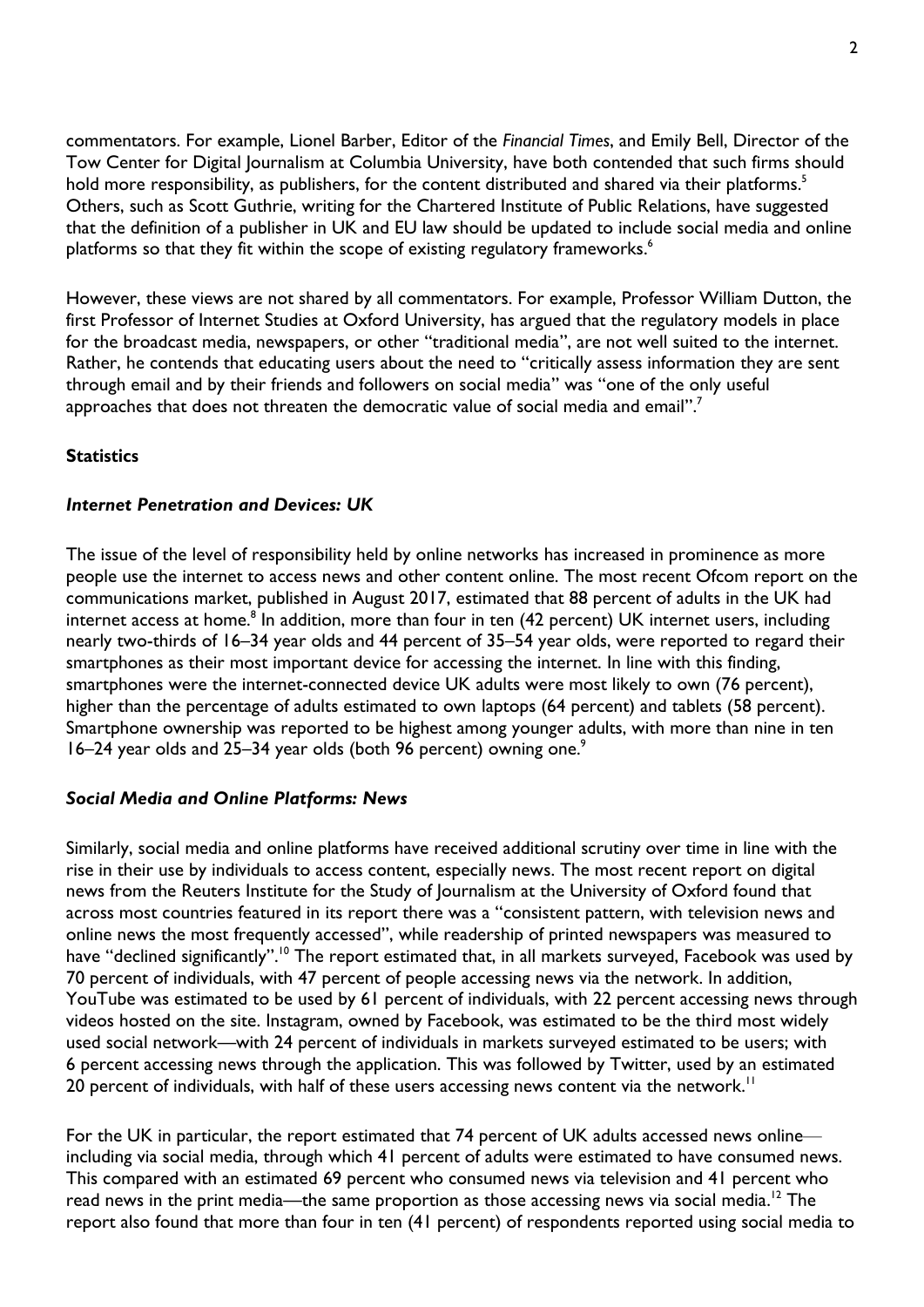access news content and that the smartphone now matched the computer as the most important device for accessing news among those surveyed. Furthermore, 6 percent of respondents reported paying for online news.<sup>13</sup>

#### **Issues**

# *False News ('Fake' or 'Junk' News)*

A number of issues have emerged as part of the debate on the role of social media and online platforms as publishers of news and content. Arguably the highest profile of these in recent months has been that of 'fake news'. The term reappeared in popular discourse in late 2016, with speculation that false news stories concerning the two main candidates in the most recent US presidential election could have had an impact on the outcome of the election.<sup>14</sup> There have been a number of reasons identified for the apparent increase in false news stories appearing on social media and online platforms in recent months, but there appears to be broad consensus that financial and political drivers have been significant factors behind the perceived rise. In addition, the nature of social media and other online platforms has, in many cases, allowed the rapid spread of such content—whether due to a lack of editorial curation of content by networks themselves, the effect of user- and algorithmic-filtering of content, or the 'viral' popularity of certain content driven by reaction to and sharing by real and automated users.<sup>15</sup>

# *Conflict Narratives and Extremist Content*

The nature of social media networks—their low cost for users, the ease by which they can be accessed via an internet-connected device and the opportunity for content to reach large audiences—has meant they have been attractive to both state and non-state actors as a means to exert influence and disseminate preferred narratives in conflict situations, in some cases through the use of 'fake news' as outlined above. A recent example of the use of social media for information warfare purposes is the use of social networks by actors in the conflicts in Ukraine to influence narratives of events in the region.<sup>16</sup>

The use of social networks and online platforms to disseminate narratives has been taken further by extremists, including individuals associated with so-called Islamic State, who have used such networks to disseminate illegal material online.<sup>17</sup> In May 2017, the House of Commons Home Affairs Committee stated that social media companies "must be held accountable for removing extremist and terrorist propaganda hosted on their networks" and urged the Government to assess "whether the continued publication of illegal material and the failure to take reasonable steps to identify or remove it is in breach of the law, and how the law and enforcement mechanisms should be strengthened in this area".<sup>18</sup> In response, the Government stated that it expects companies to "do more to proactively detect and remove terrorist content from their platforms" and would "consider various options for strengthening UK law if the companies do not make sufficient progress in tackling the issue".<sup>19</sup>

#### *Online Bullying and Harassment*

In October, the Government published an Internet Safety Strategy consultation document in which it proposed a new social media code of practice to "see a joined-up approach to remove or address bullying, intimidating or humiliating online content"; an industry-wide levy "so social media companies and communication service providers contribute to raise awareness and counter internet harms"; and an "annual internet safety transparency report to show progress on addressing abusive and harmful content and conduct".<sup>20</sup> The Government is currently considering responses to the consultation. Speaking on the day of the strategy's publication, Karen Bradley, Secretary of State for Digital, Culture,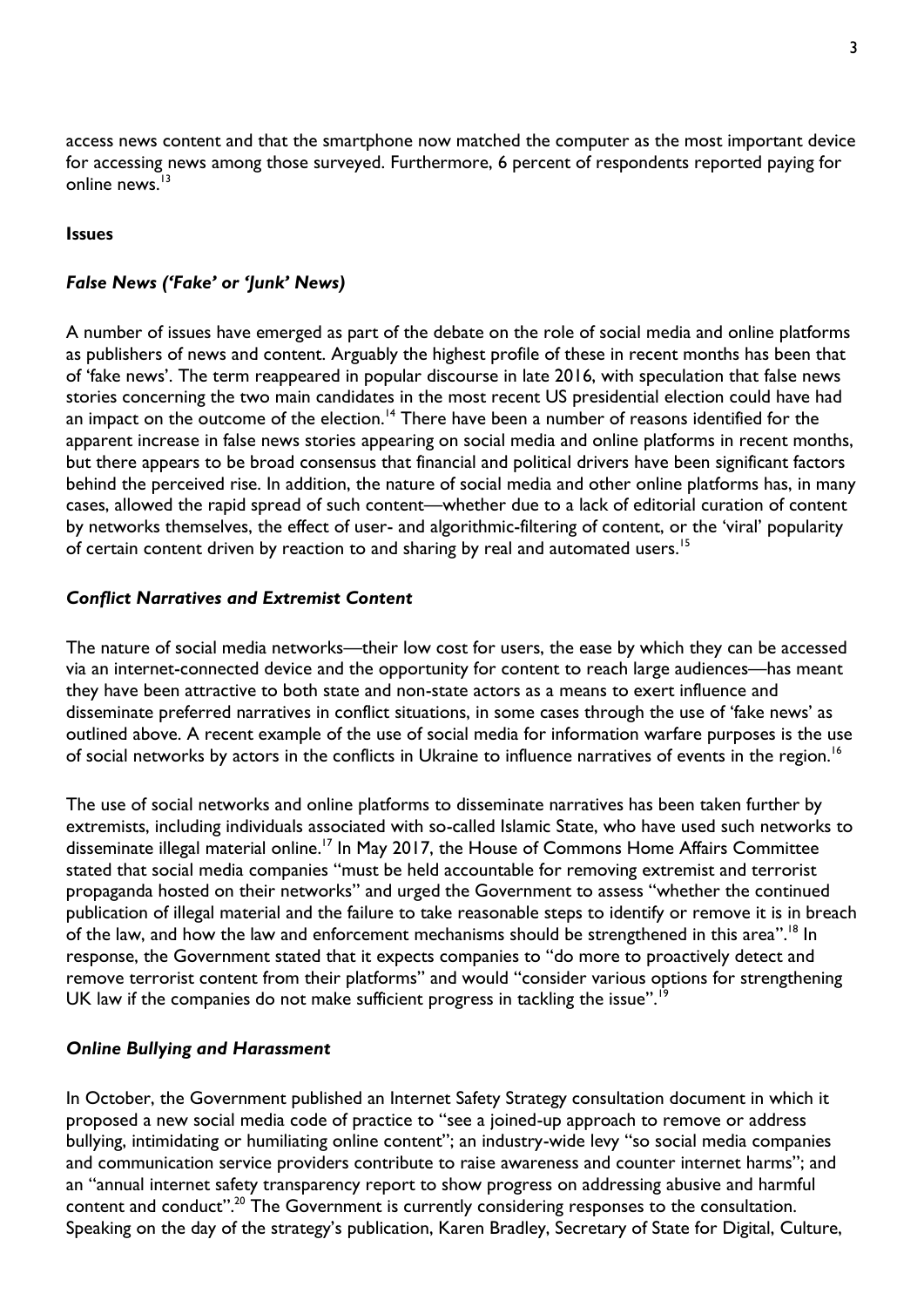Media and Sport, said that she hoped to tackle cyber bullying and other internet safety issues by working with social media companies, although she did not rule out legislating if necessary.<sup>21</sup> She said that such companies "are not legally publishers at this stage", but the Government was "looking at their role and responsibilities and […] at what their status should be".

## *Intellectual Property and Copyright*

Social media and online platforms allow users to post content, including written, audio and visual matter, that may be subject to copyright. Users who infringe copyright by inappropriately posting content, the rights to which they do not own, may be liable to legal action by the copyright holder. Critics have suggested that certain social media platforms, such as Facebook, could do more to avoid copyright infringement on their networks, though it should be noted that Facebook has introduced changes to mitigate against the issue on its platform. $^{22}$ 

### **Responses**

A number of potential mitigations or solutions to the issues outlined above have been suggested or put into practice in recent months, with measures balanced between government-led regulation in certain jurisdictions and industry-led initiatives in others.

#### *Regulation*

In respect of regulation, a number of jurisdictions have legislated, or announced plans to legislate, to make social media and online platforms more responsible for the content hosted and shared on their networks. For example, on 1 January 2018 new rules came into effect in Germany that require platforms with over two million users, such as Facebook and Twitter, to remove potentially illegal material within 24 hours of being notified or face fines of up to €50 million. <sup>23</sup> In France, President Emmanuel Macron has announced plans to legislate to tighten the rules on what content social media companies could permit to be posted on their sites during elections.<sup>24</sup> At an EU level, the EU Commission has launched a public consultation on the issue of 'fake news' and announced plans to set up an expert panel on the subject to advise the Commission on "all issues arising in the context of fake information spread across traditional and social media and how to cope with its social and political consequences".<sup>25</sup>

In the UK, the Government has outlined its view that "as the internet comes of age, it needs to acknowledge its responsibilities".<sup>26</sup> In a speech to the UK Internet Governance Forum, Matt Hancock, Minister of State for Digital at the Department for Digital, Culture, Media and Sport, set out the Government's ambitions, as part of its work on a Digital Charter, to "create a world-leading framework for understanding online conduct". He also commented on the Government's intention to assist "high quality journalism" find a sustainable business model; continue cooperation with industry in respect of taking down terrorist and extremist material online; and support further copyright reform. $^{27}$ 

#### *Industry-led Initiatives*

The UK Government has cited examples of the social media platforms assisting with the policing of content on their sites, including examples of terrorist and extremist material, pirated music and indecent images of children.<sup>28</sup> It has also been reported that social media and web search industries have made changes to how their networks operate, including to the algorithms which dictate what content is visible to users, as a means to inhibit the spread of 'fake news' and copyrighted material on their platforms.<sup>29</sup>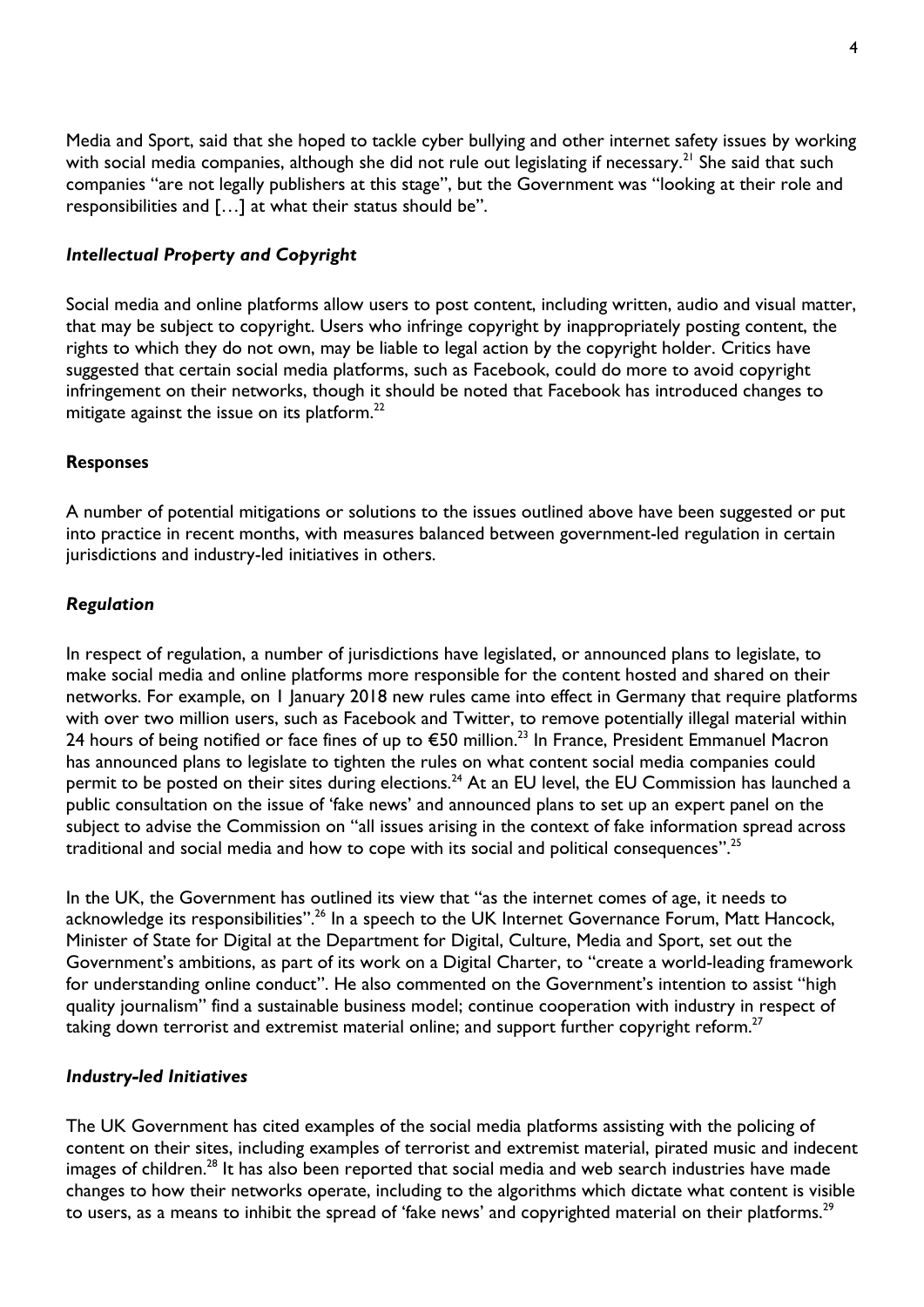# **Key Documents**

- House of Lords Library, *[Fake News](http://researchbriefings.parliament.uk/ResearchBriefing/Summary/LIF-2017-0040)*, 25 April 2017
- Parliamentary Office of Science and Technology, *[Online Information and Fake News](http://researchbriefings.parliament.uk/ResearchBriefing/Summary/POST-PN-0559)*, 12 July 2017
- European Parliamentary Research Service, *[Understanding Disinformation and Fake News](http://www.europarl.europa.eu/RegData/etudes/ATAG/2017/599408/EPRS_ATA(2017)599408_EN.pdf)*, April 2017; and *Disinforma[tion, 'Fake News' and the EU's Response](http://www.europarl.europa.eu/RegData/etudes/ATAG/2017/614584/EPRS_ATA(2017)614584_EN.pdf)*, November 2017
- Congressional Research Service, *[Information Warfare: The Role of Social Media in Conflict](https://fas.org/sgp/crs/misc/IN10240.pdf)*, 4 March 2015
- House of Commons Library, *[Online Harassment and Cyber Bullying](http://researchbriefings.parliament.uk/ResearchBriefing/Summary/CBP-7967)*, 13 September 2017
- Reuters Institute for the Study of Journalism, *[Digital News Report 2017](https://reutersinstitute.politics.ox.ac.uk/sites/default/files/Digital%20News%20Report%202017%20web_0.pdf)*, 2017, pp 1–55

# **Further Information**

- Department for Digital, Culture, Media and Sport, '[Speech: The Future of the Internet](https://www.gov.uk/government/speeches/the-future-of-the-internet)', 13 September 2017
- House of Commons Digital, Culture, Media and Sport Committee, '[Fake News Inquiry](http://www.parliament.uk/business/committees/committees-a-z/commons-select/culture-media-and-sport-committee/inquiries/parliament-2015/inquiry2/)  (2016–[17 Session\)](http://www.parliament.uk/business/committees/committees-a-z/commons-select/culture-media-and-sport-committee/inquiries/parliament-2015/inquiry2/)'; and '[Fake News Inquiry \(2017](https://www.parliament.uk/business/committees/committees-a-z/commons-select/digital-culture-media-and-sport-committee/inquiries/parliament-2017/fake-news-17-19/)–19 Session)'
- Reuters Institute for the Study of Journalism, '[Digital News Publications](http://www.digitalnewsreport.org/publications/)'
- Oxford Internet Institute, *[Computational Propaganda Worldwide: Executive Summary](http://comprop.oii.ox.ac.uk/wp-content/uploads/sites/89/2017/06/Casestudies-ExecutiveSummary.pdf)*, 19 June 2017
- Amol Rajan, '[Facebook: Social Network, Media Company](http://www.bbc.co.uk/news/entertainment-arts-38333249)-or Both!', BBC News, 15 December 2016